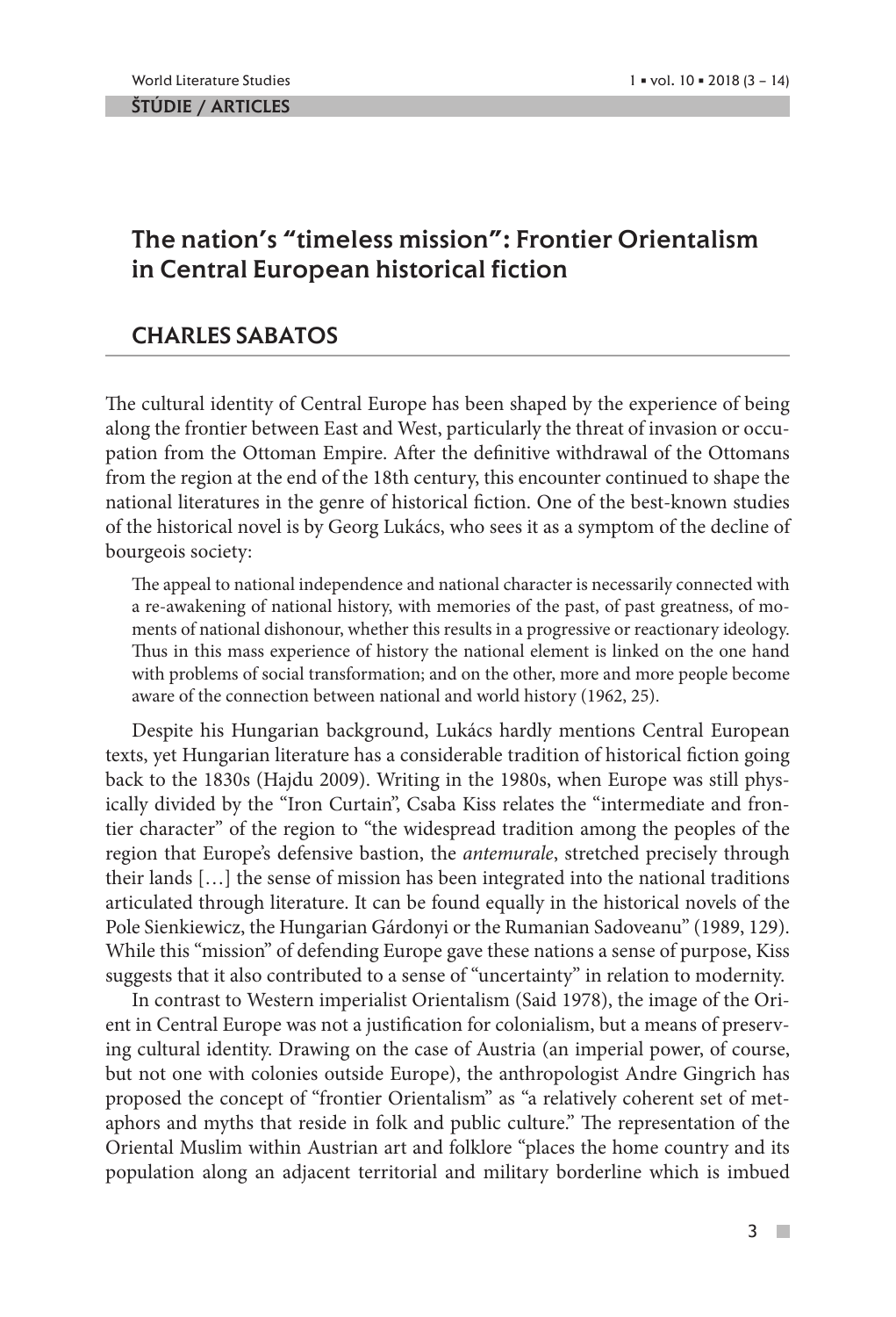with a timeless mission." However, Gingrich identifies contrasting images: the Turk is the "Bad Muslim" who attacked the homeland, while the Bosnian is the "Good Muslim" who helped to defend it: "Overcoming the Bad Muslim is a precondition to the glorious achievement not only of modernity but of identity, while relying on a controlled Good Muslim in the struggle against other threats is necessary to maintain it: this is the metanarrative of frontier orientalism" (1996, 119). As Andrew Wheatcroft has pointed out, "Frontier Orientalism was not the rigid and immovable structure which Said described as typical of British and French imperialism. It was much more adaptable" (2008, 259). Gingrich first presented his concept in Slovenia, and it was scholars there who began to extend it to Central European literature. Bojan Baskar has explained that references to the "Turkish war" are "inscribed in the landscape in Central Europe" and "provide a shared field of metaphorical reminders of the past, available to everyone as elements of local identity" (2010, 107–108). These elements were an attempt to strengthen the fragile multi-nationalism of the Austro-Hungarian Empire through shared hatred of a common enemy. Yet through its use in the genre of historical fiction, the Turkish image actually strengthened individual national identities and weakened Habsburg dominance.

Pinar Sadar has described the Turks in Slovenian historical novels, such as Josip Jurčič's *Jurij Kozjak* (1864), as an anonymous menace lacking individual characteristics:

Despite their historical setting on the grounds of the Turkish wars, the main storyline of the Turkish story usually excludes direct connections to the Turkish protagonists […] The Turks are liberated of any subjectivity and consequently presented in the form of an anonymous animalistic mass, incapable of performing any emotional act. Their highly objectified representation does not introduce them as a social group with its own culture but simply underpins their status of menace that is – in the fashion of natural disasters – destroying "the homeland" (113–114).

The historical menace posed by this "Other" is used to strengthen identification with a national identity. Etienne E. Charrière has identified "three main axes" of the reception of historical fiction among minority groups (especially Greek and Armenian) in the late Ottoman Empire:

First, novelists in narrow literary fields operated a drastic nationalization of the historical novel by turning it into a powerful vehicle for the consolidation of a greater sense of national community […] Second, they transformed the [British and French] paradigm […] which envisioned history as *difference* and historical progress as rupture – by emphasizing, on the contrary *sameness and continuity.* Third, with its special interest in novels depicting recent events, these same novelists liberated the genre from a conception of the past as necessarily distant (2016, 24–25).

Charrière concludes that these differences from the Western paradigm (as analyzed by Lukács) are due largely to the small nations' "ongoing process of historical change […] When history is still a promise and not yet an accomplishment, the limits between present and past become blurred and history is experienced through a different paradigm from the one at play in communities enjoying greater social and political stability" (34–35). This model also applies to the literatures of the Habsburg-Ot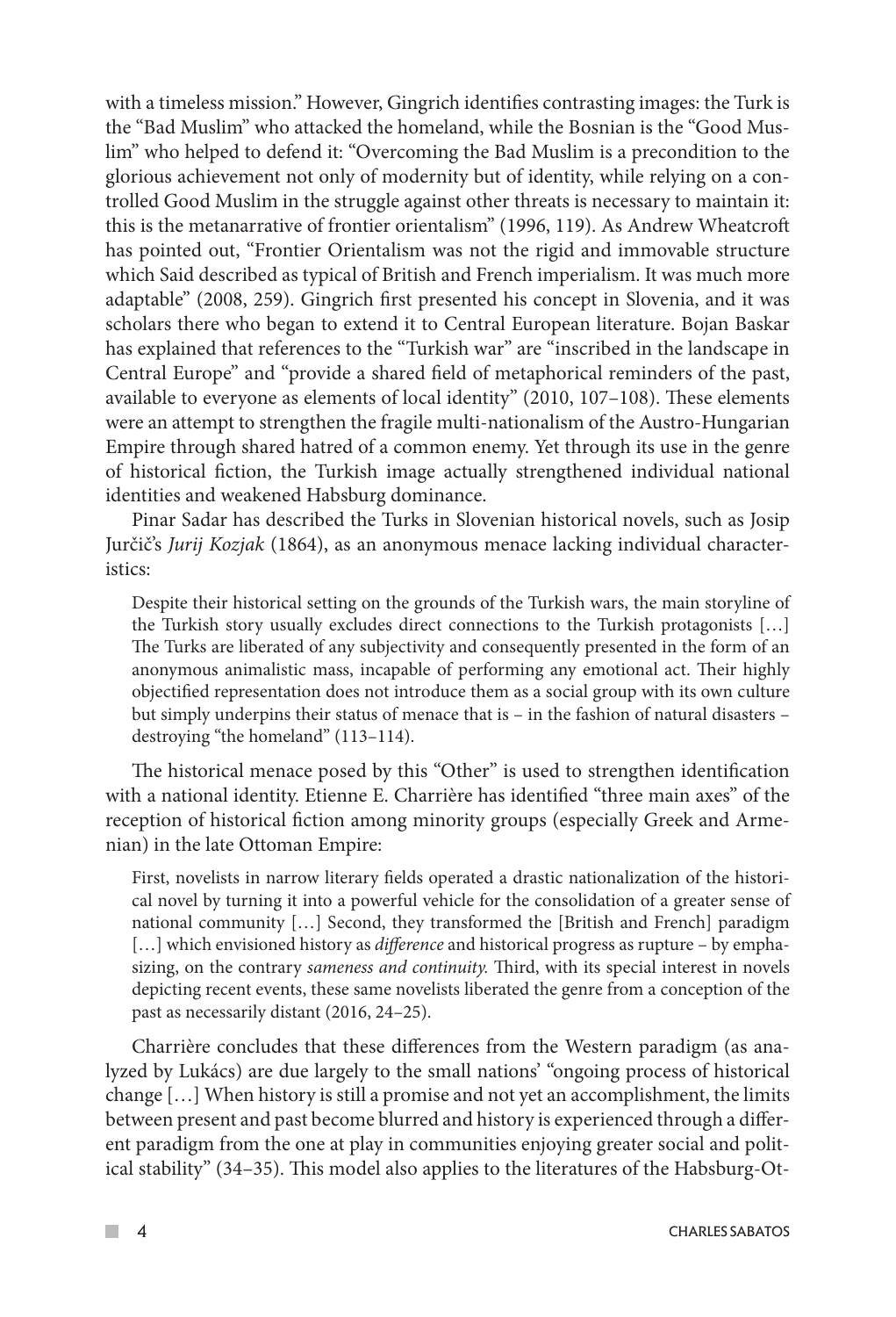toman borderlands, particularly those of the countries now known as the Visegrád group (Poland, Hungary, and the Czech and Slovak Republics).

One source for Central European historical novelists was the genre of narratives by authors who had survived captivity in the Ottoman Empire, which emphasized the continuity of national experience by "blurring the limits between present and past" (Sabatos 2015; Charrière 2016). In the Slovak writer Janko Kalinčiak's novella *Púť lásky* (The Pilgrimage of Love, 1850), the Turkish Aga Osman captures the maiden Žofia and her suitor Janko Černok. René Bílik has seen this story as hiding "the overlapping of the individual romantic feeling with the 'task of the times' (meaning here the task of destroying the foreign intruder) and the desire for personal revenge coming from it. Osman's love for Žofia is an attempt to overcome this limitation as an expression of the human in the traditionally inhuman element of Slovak history – in the Turk-brute" (2008, 78). The contrast between the Central European and Turkish characters is complicated by the description of Aga Osman, which is surprisingly positive:

Osman was the youthful, high-spirited, courageous son of the Pasha Kapudan [Admiral], prepared since early youth for high deeds, for glory. And in his heart shone the stories of the old people, beautiful pictures of the Koran […] Even so there was not a more handsome youth in the whole area. His face was not fully marked by the eastern features, whose hardness was mixed with youthful uncertainty, but also with delicacy (1975, 143-144).

Despite his courage and good looks, Aga Osman first kidnaps Žofia, who intends to marry Janko Černok. In the opening scene the men chase each other on horseback and then fight a duel: "The two young men in the first strength of their manhood, both of them with power and boldness […] came together and struck at each other for a beloved maiden, before her eyes" (136). Žofia, first seen in Osman's arms, is reclaimed by Černok, but on their wedding day, Osman reappears. This time he kidnaps Černok and takes him to Belgrade (closer to the center of Ottoman power).

Kalinčiak's frontier Orientalism is further complicated by the addition of a female Balkan Muslim character, whose lack of self-control is contrasted with Osman's ultimate self-sacrifice. Žofia disguises herself as a male troubadour and goes to Belgrade, pleading with the vizier Achmet's daughter Elmira to free Černok. This improbable scene of a young Muslim woman meeting alone with a foreign male visitor leads to an example of mistaken gender when Elmira falls in love with the young singer. As she professes her impossible love, her impetuous Oriental nature is emphasized by the use of the word "intensity" (*prudkosť* in the original, which can also mean "boldness" or "ferocity") twice in the same sentence:

Elmira looked at the young singer, her eyes met his glance. In the intensity of the Eastern temperament, she joined the singer, grasped his hand, pressed it to her heart […] as if the mysterious desire and the sadness of her mind were reflected in her, she cried out in intensity […] "Although you are a slave, a servant, you do not need to sigh for eternity, for not even the sad night longs so much for her lover, the pale moon, as Elmira longs for you, and Elmira is the heart and soul of Achmet" (163–164).

Disappointed to discover Žofia's true identity, Elmira hands her over to Aga Osman. However, when Žofia pleads for her freedom, Aga Osman releases both her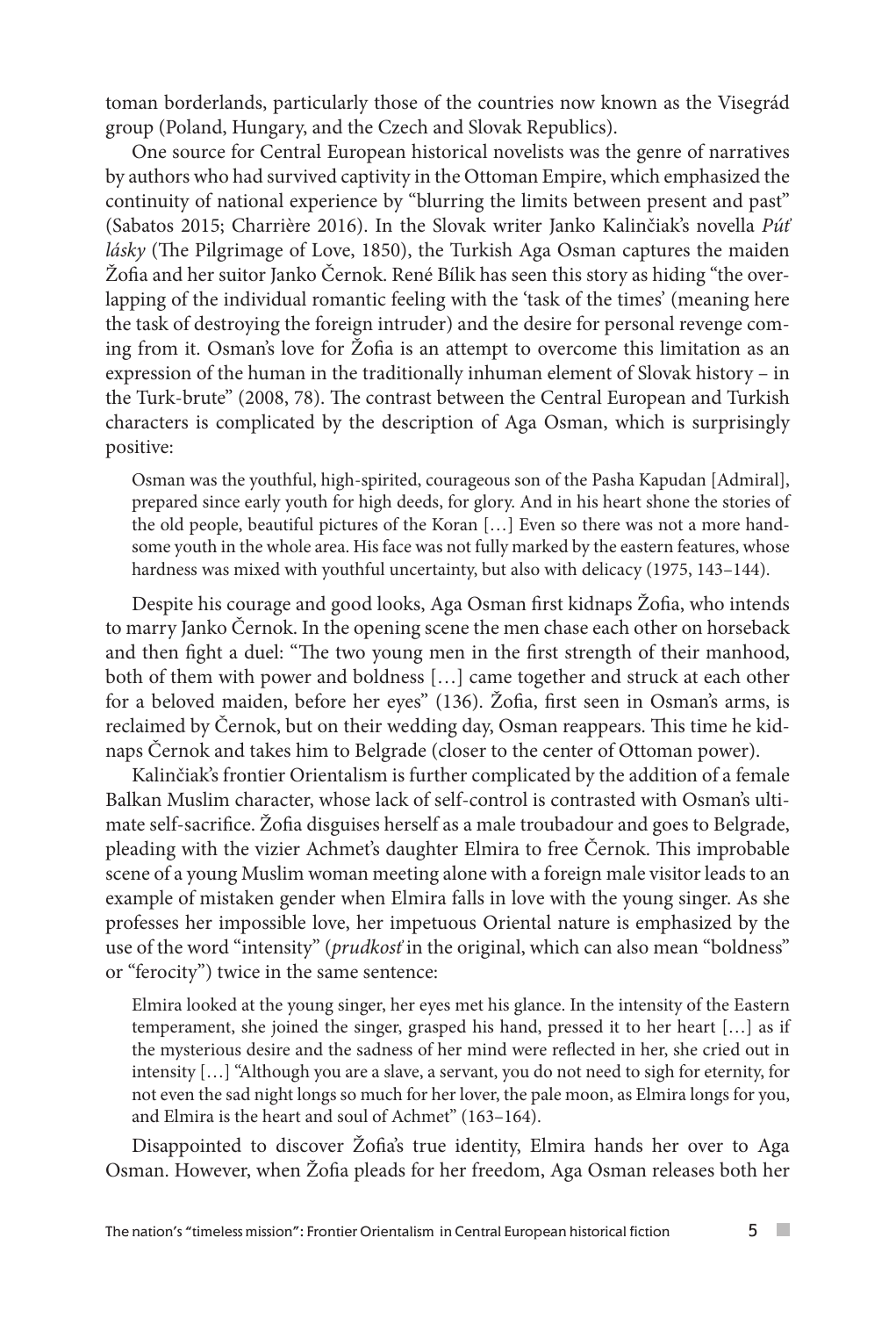and Černok despite his own despair, telling her: "You will pity Osman, for all longing, all faith, all hope has left his heart" (170). Yet this self-sacrifice is in vain; on Černok's return to his homeland from captivity (still dressed in Ottoman clothing), he is mistaken for Osman and killed, and Žofia dies from grief. At the end of the story, Žofia's father and Aga Osman visit the grave of the lovers, and the final sentence reveals the narrator's sympathy for the heroic antagonist: "You will feel sorry for the perished, passionate lovers; I feel sorry for Osman" (177). Thus the Turk is not a uniformly cruel stereotype, but a distinction is drawn based on gender, between the almost chivalrous Aga Osman and the impetuous and vengeful Elmira.

The Central European historical novelist *par excellence* was the Nobel laureate Henryk Sienkiewicz, best known for his Roman epic *Quo Vadis* (1896, Eng. trans. 1897) but also the author of a famous trilogy first published in the 1880s. Both Sienkiewicz's novels and their later film adaptations, as Elżbieta Ostrowska has noted, use a distinctly gendered form of Orientalism to strengthen Polish national identity:

In these texts, Otherness is crucially embodied in the figures of men representing the east […] the images of the Other, as represented by the figures of Cossacks and Tatars, construct a vernacular fantasy of the Orient that problematizes the Saidian binary model [...] In Sienkiewicz's narratives the orientalist discourse reveals self-doubt and uncertainty concerning the hegemonic variant of Polish (masculine) identity (2011, 507).

The final book of the trilogy, *Pan Wołodyjowski* (Colonel Wolodyjowski, 1888, Eng. translations *Pan Michael*, 1893, and *Fire in the Steppe*, 1992) is set against the backdrop of Poland's struggles with the Ottoman Empire in today's Ukraine. The exotic counterpart to the novel's Polish protagonist Michal Wolodyjowski is the Tatar Asja (Azya in the English translation), the son of the powerful Tugai Bey, who had been captured by the Poles as a child but later freed. After Asja falls in love with the novel's heroine (Wolodyjowski's eventual wife) Basia, she manages to fight off his attempted rape and returns to the Polish camp. However, he takes his vengeance on the innocent Zosia Boski, who becomes his sexual slave and whom he sells to a merchant from Istanbul to live in a harem. These four characters (Wolodyjowski, Basia, Asja and Zosia) represent the gendered aspect of frontier Orientalism as described by Andre Gingrich:

The mytho-logic of "frontier orientalism" hence functions with the central mythological arrangement of being threatened or besieged on a nearby, contested, and fluctuating border through which an almost equally matched, dangerous, and therefore "evil" Oriental invades and existentially threatens "us" as well as our women (2015, 62–63).

Early in the novel, a middle-aged former captive named Pan Mushalski recounts his experiences in the Crimea and Istanbul:

There are no other ranks with them but lords and slaves, and there is nothing more grievous than Pagan captivity. God knows whether it is true, but I heard in the galleys that the waters in Tsargrad, such as the Bosphorus, and the Golden Horn too, which enters the heart of the city, have come from tears shed by captives. Not a few of mine were shed there (1893, 189).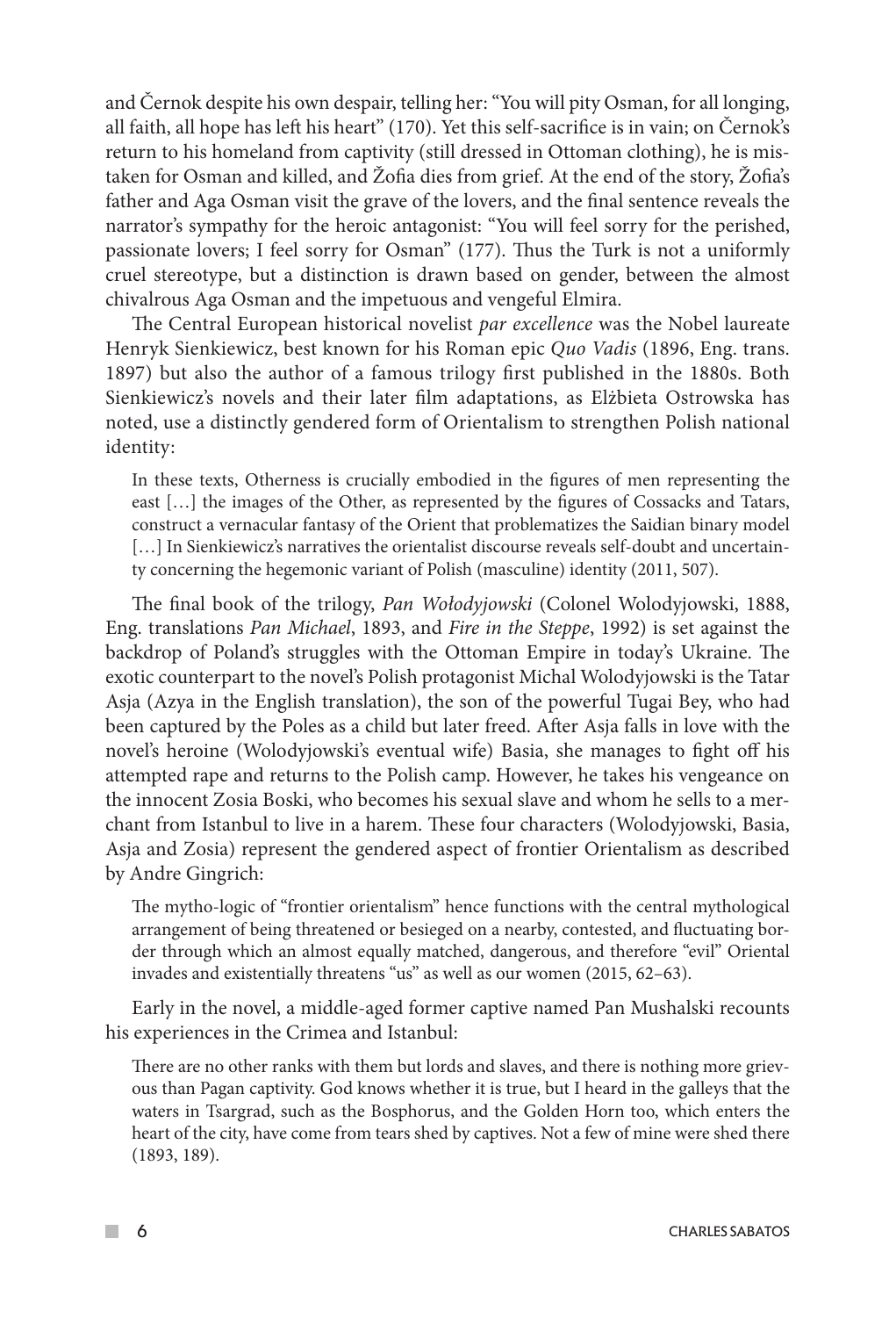Nonetheless, Poland's position on the frontiers of the Ottoman Empire gives it the important role of Europe's defensive bastion, as Mushalski proudly asserts: "The Turks themselves say that were it not for Lehistan, – thus they name our mother, – they would have been lords of the earth long ago. 'Behind the shoulders of the Pole,' say they, 'the rest of the world live in injustice; for the Pole,' say they, 'lies like a dog in front of the cross, and bites our hands'" (189). In Sienkiewicz's time, of course, a free Poland had ceased to exist for over a century, yet the *kresy* (Eastern Borderlands) were considered a key part of a future Polish state. Rather surprisingly, his imagined Eastern frontier was inspired by his travels along an entirely different frontier:

the magnificent descriptions of the wild 17th century borderlands of southeastern Poland are closely patterned on the American West […] The writer had never visited those longlost Wild Lands and Ukrainian Steppes that he recreates so brilliantly […] But he saw the American plains and the western prairies, heard all the tales told around the campfires, admired the Indians, and literally fell in love with the untrammeled land and its vibrant people (Maciuszko 1991, 56).

The ease with which one frontier could be transposed on another shows the mythical power of frontier Orientalism in the Polish context, where the Tatars and the Turks (as well as the Russians) could be seen as "barbarians" that needed to be subdued by a more civilized culture, in a Central European parallel to the American national myth of "manifest destiny".

After Basia escapes from his attack, the Tatar leader Asja thinks obsessively of her body in terms that parallel the conquest of foreign territory:

But he loved that woman beyond measure and thought; he wanted her in his tent, to look at her, to beat her, to kiss her. If it were in his choice to be Padishah and rule half the world, or to take her in his arms, feel with his heart the warmth of her blood, the breath of her face, her lips with his lips, he would prefer her to Tsargrad, to the Bosphorus, to the title of Khalif (395).

After taking the meek Zosia as an unwanted substitute, Asja mercilessly abuses her, finally disposing of her when the threat of a new battle makes it inconvenience to keep captives:

Those of the soldiers who had no place to which they might send captives, and from love did not wish to sell them to strangers, preferred to kill them. Merchants of the caravanserai bought others by the thousand, to sell them afterward in the markets of Stambul and all the places of nearer Asia. A great fair, as it were, lasted for three days. Azya offered Zosia for sale without hesitation; an old Stambul merchant, a rich person, bought her for his son […] Her new owner loved her, and after a few months he raised her to the dignity of wife. Her mother did not part from her. Many people, among them many women, even after a long time of captivity, returned to their country. […] Zosia never saw her native land, nor the faces of those who were dear to her. She lived till her death in a harem (398–399).

While the relative kindness of the Ottomans in distant Istanbul is contrasted with the brutal behavior of the Tatars on the imperial borders, Zosia Boski is already "dead" to her compatriots. As made clear in a letter from a Polish nobleman who has learned of her fate, she is deprived of any possibility of full reintegration into Polish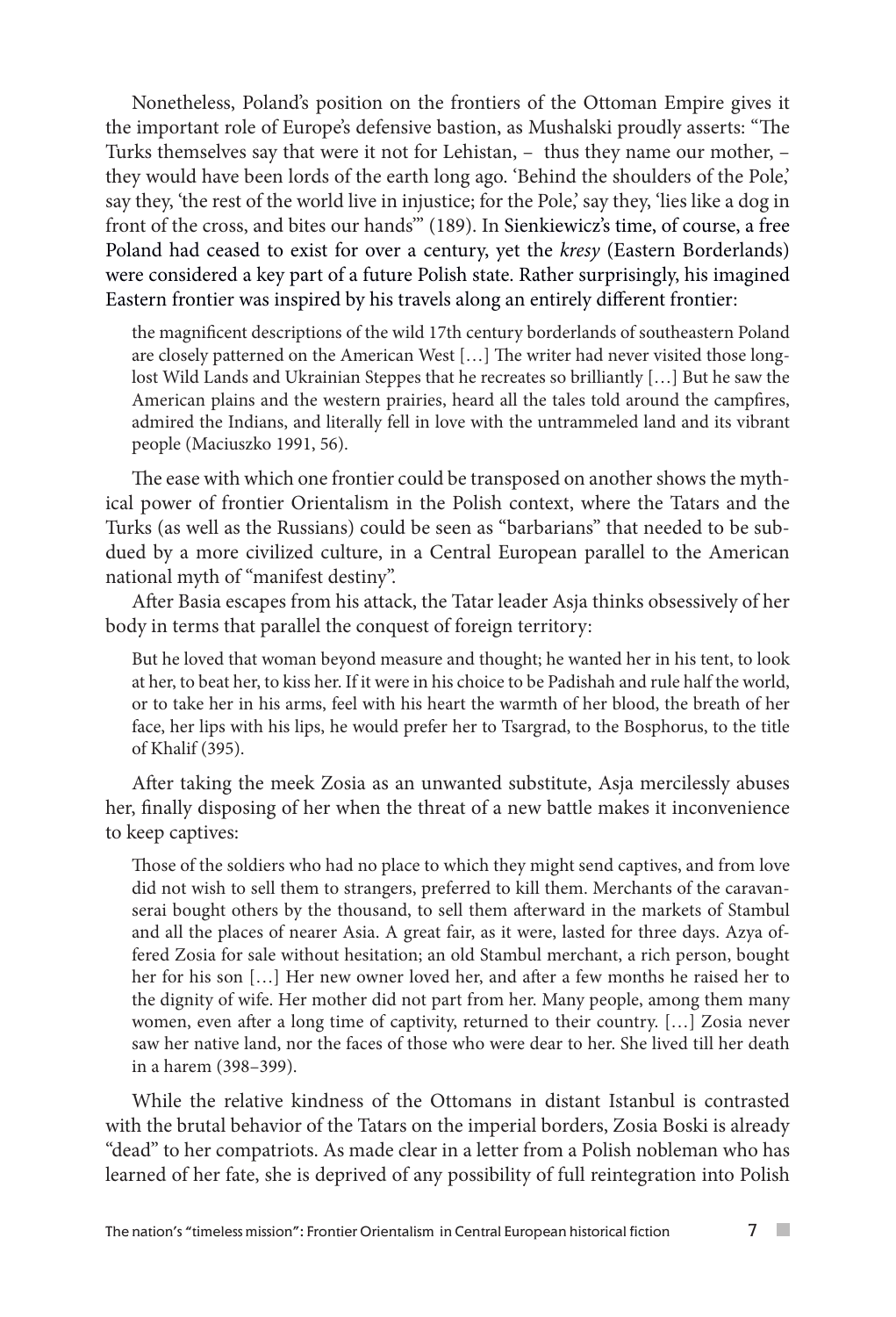society (especially marriage and motherhood) after her innocence has been violated by the Oriental male. The inability to protect Zosia symbolizes the limits of Poland's ability to defend its frontiers from Eastern invaders, thus foreshadowing the century and a half of Russian (as well as Prussian and Austrian) domination.

Géza Gárdonyi's *Egri csillagok* (The Stars of Eger, 1901, Eng. trans. *The Eclipse of the Crescent Moon*, 2005), fictionalizes the 1552 siege of Eger, in which Hungarian forces led by István Dobó resisted an Ottoman attack. The novel, whose protagonist is the historical figure of Gergely Bornemissza, remains one of the most popular works of Hungarian literature. Gárdonyi described Istanbul on the basis of his own travel to Turkey, even reproducing a song he had heard and transcribed. As the translator George Cushing has noted: "Gárdonyi's greatest achievement is to weave history with fiction so convincingly that generations of readers have come to regard his story as factual, as indeed much of it is" (Gárdonyi 2005, xv). Taking place over a period of twenty years, the narrative is divided into five parts, and each of them features an episode of Ottoman captivity. Part One begins in 1533, when Gergely and his friend Éva Cecey (a fictional character) are captured as young children by a one-eyed Turk named Jumurdzsák, who plans to sell them as slaves. They manage to escape, Gergely (who has also inadvertently stolen Jumurdzsák's lucky talisman) becomes a hero, and he is adopted by the aristocrat Bálint Török. After the Hungarians capture Jumurdzsák, he reveals that his mother was Hungarian; he had been seized as a small boy and became a renegade. Part Two, set in 1541, depicts the fall of Buda, when Török is taken captive by the Sultan. Gergely, now a young man, watches the Ottoman forces marching into Hungary to occupy Buda, but he is caught and briefly held in captivity for the second time. In Part Three, Gergely and Éva travel to Istanbul, in an unsuccessful attempt to free Török. Part Four and Five move ahead to 1552, when the Ottomans attack Eger. Now married to Éva, Gergely joins the fight, leaving her at home with their little son, who is kidnapped by Jumurdzsák. The citadel of Eger withstands the Turkish forces, giving the Hungarians a temporary but symbolic victory, and Gergely and Éva's son is freed in exchange for a young Turkish captive, reuniting the central family unit as well.

At the beginning of the novel, Jumurdzsák tries to tempt young Gergely out of hiding by offering him figs, in an allusion to Eve and the serpent. As Ágnes Györke suggests: "The snake intruding into a fragile Paradise becomes the metaphor of Turkish invasion […] The snakelike Other, after shattering the Paradise of the children, becomes transformed into the Other threatening the Hungarian nation" (2005, 132–134). Just as they hold back the Ottomans at the walls of Eger, the Hungarians must also withstand the temptation to become renegades to their faith. *The Stars of Eger* reveals the ambiguous role of Ottoman culture for Hungarians: as part of their national past, but at the same time, distant enough to be fictionalized with exotic stereotypes. As Ildikó Beller-Hann has stated, 19th-century Hungarian Orientalism "served as a background against which a heroic past could be created that would strengthen the ideology behind Hungarian nationalism, but it also served as a displaced metaphor for the desire to gain some degree of independence from Austria" (1995, 226). In Part Two, Gergely dreams of a meeting between Bálint Török and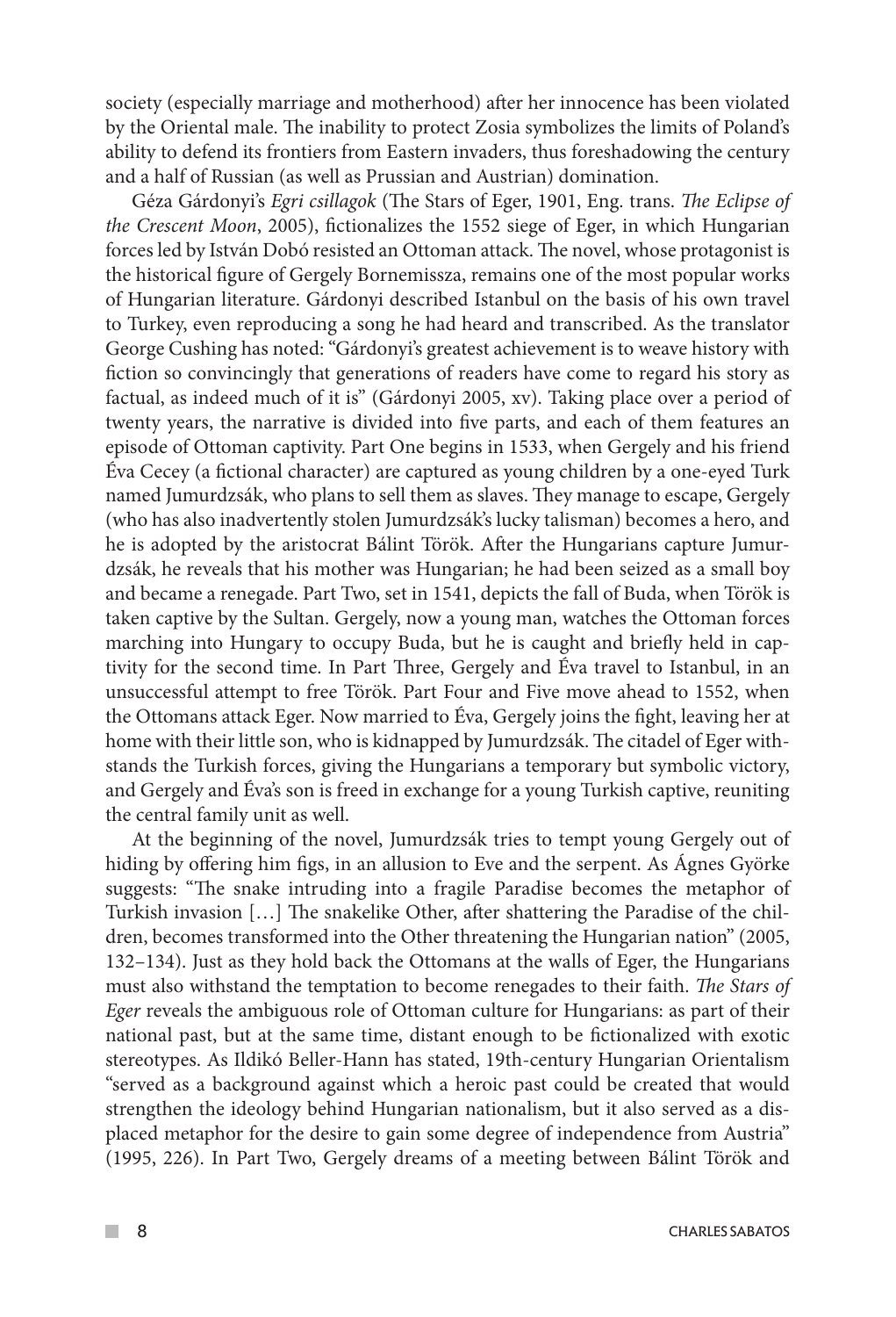Miklós Zrínyi, who would become a national hero for both the Hungarians and Croatians for his fight against the Turks at the siege of Sziget in 1566:

[Zrínyi:] "A sacred oath, gentlemen, that we'll devote all the thoughts of our life to the resurrection of our country. That we'll not sleep on soft beds as long as the Turk can call a single foot of the soil of Hungary his own!" […]

[Török:] "Are twenty-four thousand Hungarians to die again just for the Austrians to lord it over us? Devil take them! A hundred times rather the honest pagan than the deceitful Austrian puffed up with lies!" (Gárdonyi 2005, 115)

The resentment of Hungarians toward the Austrians at the beginning of the twentieth century is echoed in the speech of his characters from 350 years earlier. Zrínyi's brief appearance also offers an intertextual reference to an earlier Hungarian literary classic, *Szigeti veszedelem* (The Peril of Sziget, 1651) by Zrínyi's great-grandson, also named Miklós Zrínyi.

As the Turks approach Eger, the commander István Dobó exhorts his troops to stand against them, despite their overwhelming numbers: "I know the Turkish army [... It] is not a mass of soldiers but an assortment of riff-raff [...] however few the Hungarians are in number, they can confuse and conquer the Turks if alongside their bravery they take intelligence with them as a shield." His captain Pető continues with the reminder that two other fortresses, Temesvár and Szolnok, have recently fallen to the Turks:

They fell because Temesvár was defended by Spanish mercenaries, Szolnok by Spaniards, Czechs, and Germans. And now I'll tell you what I believe in. In the fact that Eger is not defended by Spaniards, Czechs, or Germans. Here […] everyone is Hungarian, and most of them are from Eger. Lions defending their own den! I trust in Hungarian blood! (335–336)

In this view, the mix of nationalities weakens empires rather than strengthening them, and one can only trust one's own people. This message is echoed during the siege itself, when the attackers call out to the defending Hungarians in a variety of languages:

Until now only cries of "Allah!" and mocking comments had been heard from the Turkish camp, but this time there were shouts on all sides in Hungarian: "Give yourselves up! If you don't, you'll come to a horrible end!"

It was the Turkish troops who knew Hungarian shouting from the enemy camp. But they also shouted in Slovak, German, Spanish and Italian. The defenders, however, made no reply in either Hungarian, Slovak, German, Spanish or Italian (443–444).

Despite his use of multilingual elements (including Turkish), Gárdonyi does not look favorably on multiculturalism, reflecting Hungary's uneasy status between the Habsburg monarchy and the increasingly vocal minorities (including the Slovaks) in the 19th century. While the identification of the Turks with Islam overshadowed attempts at a more sympathetic approach, it was increasingly clear that the true enemy of national freedom was Habsburg rule.

After the fall of the Austro-Hungarian Empire, when the establishment of Czechoslovakia brought the Czechs and Slovaks together in a single state, Czech historical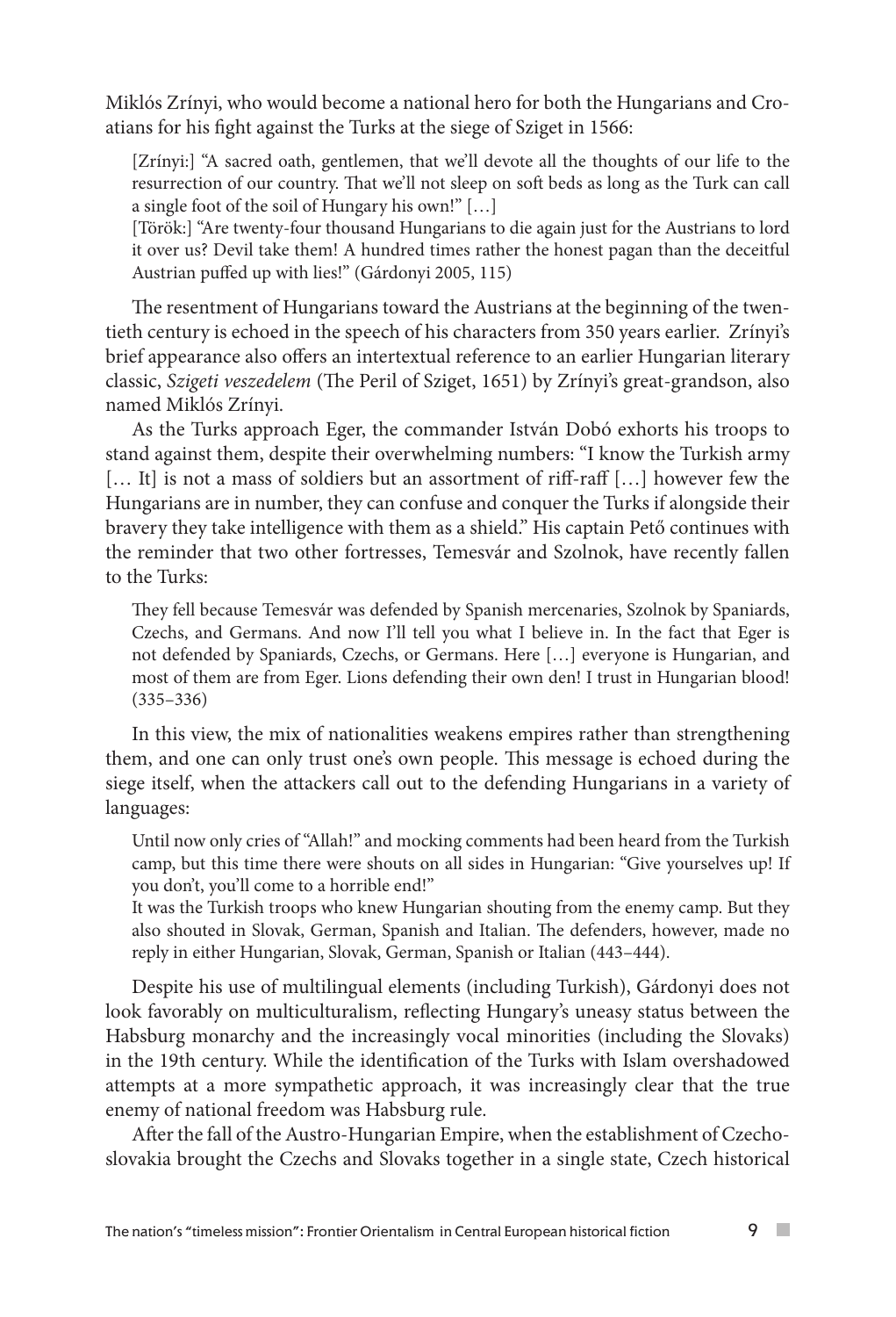fiction invoked the Ottoman invasions as part of the effort to strengthen the national identity of the multinational republic. Jaroslav Durych's *Bloudění* (Wandering, 1929, Eng. trans. *The Descent of the Idol*, 1936), which portrays the period following the Czech defeat at the Battle of White Mountain in 1620, uses historical enemies to create a heroic tradition. However, the socialist-era critic Blahoslav Dokoupil claimed that Durych's "generally overrated" novel had "opposed the whole existing development of our historical prose with its progressive tradition" (1987, 47). In particular, the conservative Durych emphasizes the role of the Catholic Church in defending the Czech nation; according to Dokoupil, his allegorical use of historical conflict "captures the dawn of the future triumph of the Catholic Church on the horizon of the Thirty Years' War" (48).

A typical image of the Ottoman invaders can be seen in Durych's description of a siege in Moravia: "From the towers one could see the burning villages. News came [...] that thousands of women and children had been carried away into Turkish slavery. But that was not the worst" (116). The battlefield scene portrays "pagan hordes" with their fearsome beards and turbans:

They stood their ground and then the Turks arrived […] and the Sirdar himself sat on his charger, stiffening his feet in their lace-lined sandals against the broad gilt stirrups, and his turban scared the crows in the mist […] Then the Turks gave a yell and renewed shouting arose on every side […] The [Austrian] musketeers stood firm […] The cowardly heathen yelling called up Death and Famine from the grey, plague-infested distances […] All the heathens from Turkey and Transylvania glistened with dog fat from their teeth and their moustaches down to their boots (119–122).

The references to "cowardly heathen" evoke the Baroque-era fear and hatred of the Turk, who represents Death, bringing famine and plague. At the same time, the description of the Sirdar's "lace-lined sandals" is exotic and vaguely effeminate.

One of Durych's protagonists, the lieutenant Kajetán, is caught on a reconnaissance mission and becomes a captive of the Ottoman-allied Transylvanian forces: "They made a stop somewhere and set him down. He saw a lot of horses, and then a horse's head and behind it a huge bearded face, as monstrous as if the Sultan of the heathen himself, who devours live snakes and Christian virgins, had crawled out of his den" (1936, 126). By evoking the Turkish Sultan as the "monstrous" enemy of Europe, Durych is not only recreating the past, he is mythologizing it. After a month in captivity, Kajetán "thought of his former officers who, even in agonies of pain, were strong, like beasts of prey; it seemed to him that captivity makes men cowardly" (133). He eventually escapes and returns to Bohemia, displaying the ability of the Czechs to triumph over their adversaries, even demonic ones. However, Durych's glorification of the Catholicization of Bohemia, which was closely tied to almost three centuries of Habsburg domination, was rejected by contemporary critics such as F. X. Šalda as a false direction for historical fiction, trapped in its closed vision of the past (Dokoupil 1987, 49).

In the new conditions of the Czechoslovak Republic, both Czech and Slovak writers were free of the overwhelming burden of preserving national identity and were able to develop a higher aesthetic standard even in popular genres like histor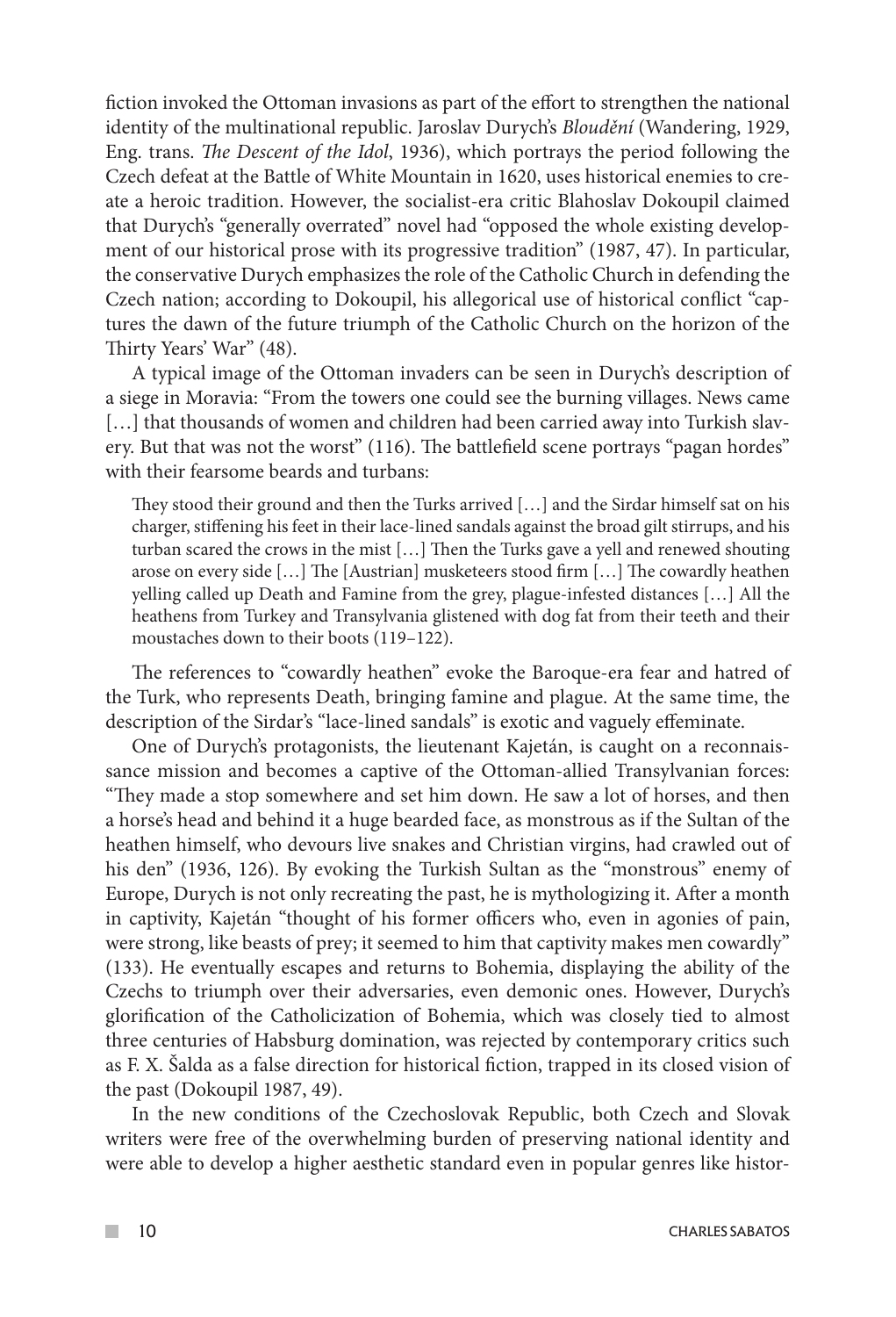ical fiction. The use of historical themes had been less common in Slovak literature during the period of the national revivals, as Vladimír Forst has noted: "The Slovak national revival could not rely upon the reality of a historical Slovak state as the Czech national revival had done" (1968, 502). Yet while historical themes declined in popularity among Czech writers after 1918, historical fiction became newly important in Slovak literature. While conditions were much better for Slovak writers in Czechoslovakia than they had been under Hungarian rule, the national question had not been resolved for them, as it had apparently been for the Czechs, but had taken on a different form.

One of the factors shaping the use of historical themes in the interwar period was the important issue of attracting a Slovak readership. As Ivan Sulík has explained: "If a Slovak writer wanted to keep the approval of a wide readership, he had to choose a path of consensus building on the tradition established by older types of popular literature. Thus prose writers made use of the common reader's natural fondness for historical tales from the Hungarian past" (1978, 356). During the wartime Slovak State (1939–1945) and under the Communist regime (beginning in 1948), a historical setting also provided a form of escapism for both authors and readers. In his analysis of Slovak historical prose, René Bilík has identified "ambivalence" in the development of this genre between "glorifying-mythical" and "skeptical-ironic" lines, and the simultaneous adherence in texts from the 1940s and early 1950s to both of these viewpoints:

This shows above all the specificity of the socio-political situation in which the Slovak literature finds itself, and in which the undoubtedly aesthetic theme of the historical past obtains the function of **allegorical** narrative, at the same time also preserving its receptive independence from non-literary circumstances (the possibility of reading these texts without literary-historical support) (2008, 146, emphasis in original).

Jozef Horák's novel *Sebechlebskí hudci* (The Sebechleby Musicians, 1946) turns the theme of Ottoman captivity into a rather lighthearted adventure, although it was written during the traumatic period of World War II, and enjoyed immediate popularity, being reprinted several times in the following decades. Ján Poliak's afterword to the second edition (1954) provides an explicit political interpretation for the reader of the early socialist period: "The feudal lords […] truly did little to defend the empire. On the battlefield, the ones who bled the most were the subordinate people, who did not want to exchange one cruel lord for an even crueler one" (Horák 1980, 265). The past serves the present by evoking mythical enemies to strengthen the nation against its enemies: the former bourgeois elite and the capitalist foreign powers.

Horák's *Sebechleby Musicians* begins in 1594, as the Turks are threatening present-day Slovakia: "They took and looted, and if someone didn't like it, the Turkish sword convinced them […] bloody traces were left behind: murdered people, burning houses, weeping, lamenting, tears" (8). The musicians Peter and Jakub had been captured by the Turks as children. Jakub is sent to guard the powerful Lord Dóci's wife Lady Apolónia on a journey, but the group is attacked by Turks, and Apolónia is captured along with her maid Katka. Jakub and Peter ask Lord Dóci's permission to search for the women, and they request the help of "Baťa" (Uncle) Klimo, an older

**COL**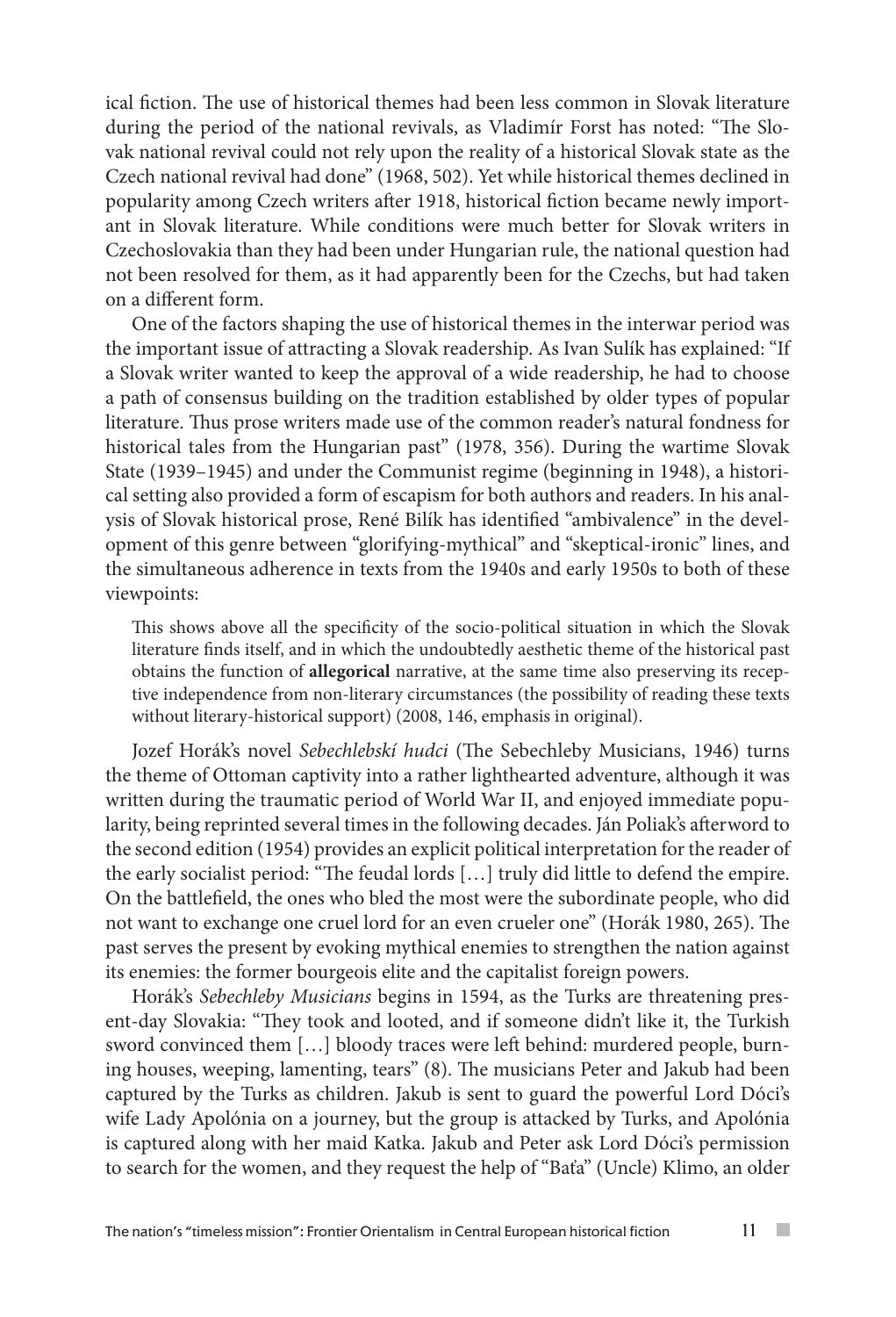man who had traveled in the Ottoman lands. As they approach the Danube, Peter asks him: "You weren't afraid of executioners, and an executioner is worse than a Turk. Right?" Klimo replies: "How can an executioner be worse than a Turk? Is there any creature on earth worse than a Turk?" (94) The two main Turkish characters in the novel, however, are more comical than fearsome. Ismail, a military leader, is known as "Half-Whiskered" (Polfúzatý) because part of his mustache has been cut off, while Hussein Pasha of Buda, Lady Apolónia's captor, is described as "so ringed with fat that he could hardly move" (158). Although he is briefly held captive by "Half-Whiskered", Klimo easily convinces him that he can find a miracle cure for his missing facial hair, and is released. The three Slovaks then escape down the Danube and meet Hussein Pasha, who is preparing to leave for Istanbul and takes the musicians on board his boat as entertainment. Despite his ill temper, the pasha develops a liking for Klimo and allows him to stay in his palace, where he is eventually able to lead Lady Apolónia and Katka back to freedom. While the comical aspect of this adventure displays what Bilík calls the "skeptical-ironic" line of historical fiction, the triumph of the Slovak travelers over their more powerful enemies shows the "glorifying-mythical" approach, allegorizing the Slovak nation's escape from the "captivity" of a more ruthless enemy: Nazi Germany.

Historical fiction has always been an ideal source for cinema, and the novels of Gárdonyi, Sienkiewicz, and Horák were all successfully adapted to film in the 1960s and 1970s. Zoltán Várkonyi's *Stars of Eger* (1968) was a big-budget epic by Hungarian standards, with extensive battle scenes depicting the siege. A year later, the Polish director Jerzy Hoffman released his film based on Sienkiewicz's *Colonel Wolodyjowski*  (1969); ultimately he directed all three films from the trilogy in reverse chronological order, with the other parts following in 1974 and 1999. Horák's *Sebechleby Musicians*  is best known today for Jozef Zachar's 1975 film adaptation, whose Istanbul scenes feature the exotic sights of snake charmers and veiled women. During the Communist period, the invasions of Central Europe again served as a "displaced metaphor", and historical themes were used as a way of defining national identity against political repression.

From the growth of the national revival movements to the Nazi and Communist regimes, Central Europe's "timeless mission" of defending Europe's frontiers against the barbaric East evolved into the metaphorical longing for independence from foreign powers. However, as Andre Gingrich explains: "The symbols and registers of frontier orientalism may serve important – and virulent – local, regional, and global purposes […] Regionally, these symbols, narratives and repertoires play a role in wider contests about migration and foreign relations" (1996, 123–124). While the post-communist period has opened Central Europe to multiculturalism and globalization, this statement is even more relevant twenty years after the essay's first publication. The current migration crisis, in which Central European politicians have drawn upon the fear of Muslims to manipulate both their own citizens and the West, illustrates how the experience with the Ottoman Empire, kept alive partly through the genre of historical fiction, has a continuing impact on concepts of national and European identity.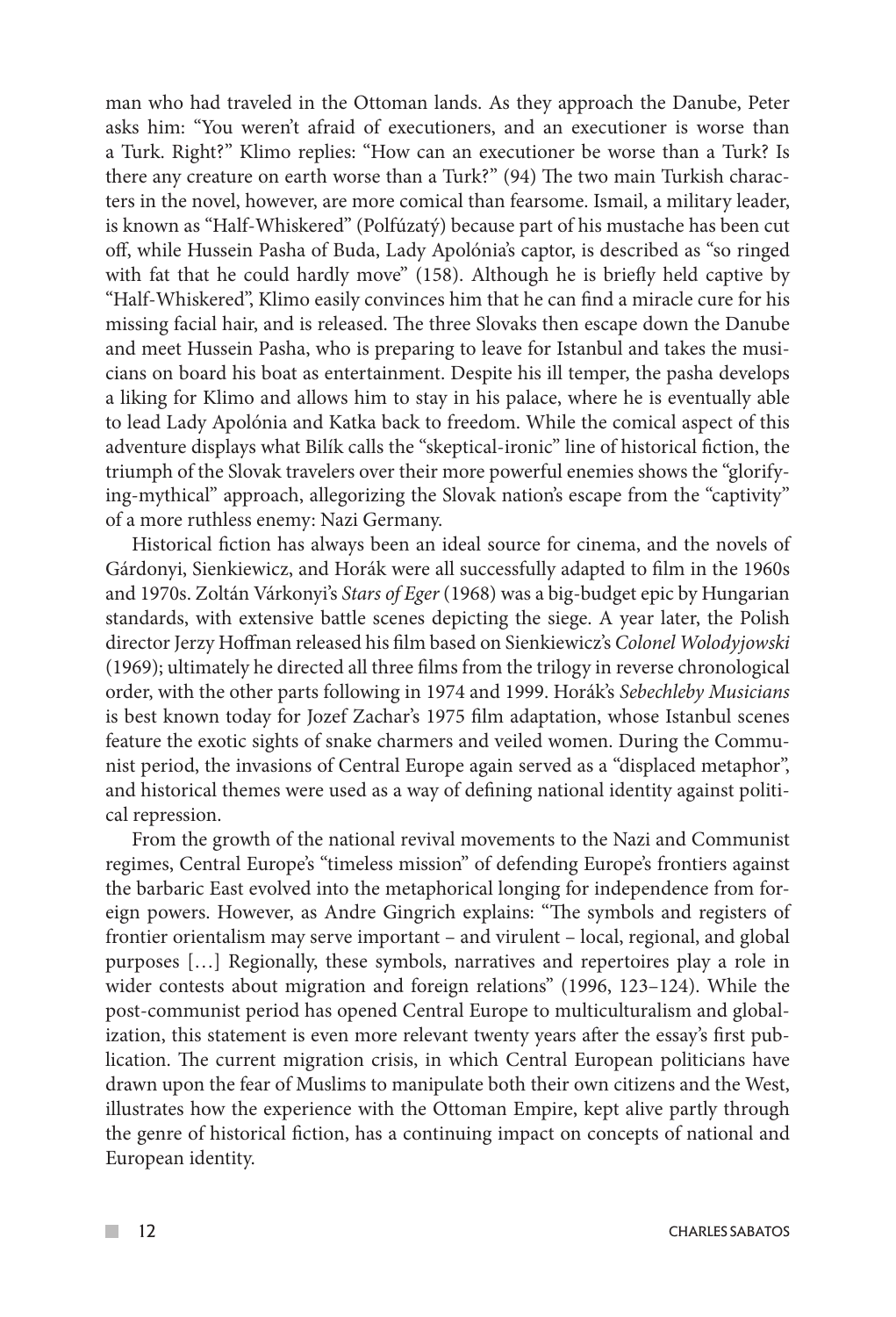## LITERATURE

- Baskar, Bojan. 2010. "'The First Slovenian Poet in a Mosque': Orientalism in the Travel Writing of a Poet from the Imperial Periphery." In *Imagining the Turk*, ed. by Božidar Jesernik, 97–110. Newcastle: Cambridge Scholars.
- Beller-Hann, Ildikó. 1995. "The Image of the Turks in Nineteenth-Century Hungarian Literature." *Journal of Mediterranean Studies* 5, 2: 222–238.

Bílik, René. 2008. *Historický žáner v slovenskej próze*. Bratislava: Kalligram.

- Charrière, Etienne. 2016. *"We Must Ourselves Write about Ourselves": The Trans-Communal Rise of the Novel in the Late Ottoman Empire.* Ann Arbor: University of Michigan (Ph.D. thesis).
- Dokoupil, Blahoslav. 1987. *Český historický román.* Prague: Československý spisovatel.
- Durych, Jaroslav. 1936. *The Descent of the Idol.* Trans. by Lynton Hudson. New York: E.P. Dutton.
- Forst, Vladimír. 1968. "Historismus české a slovenské literatury po roce 1918." *Česká literatúra* 16, 5: 497–513.
- Gárdonyi, Géza. 2005. *Eclipse of the Crescent Moon.* Trans. by George Cushing. Budapest: Corvina.
- Gingrich, Andre. 1996. "Frontier Myths of Orientalism: The Muslim World in Public and Popular Cultures of Central Europe." In *Mediterranean Ethnological Summer School*, ed. by Bojan Baskar – Borut Brumen, 99–127. Piran: Institut za multikulturne raziskave.
- Gingrich, Andre. 2015. "The Nearby Frontier: Structural Analyses of Myths of Orientalism." *Diogenes*  60, 2: 60–66.
- Györke, Ágnes. 2005. "Nation and Gender in *The Eclipse of the Crescent Moon." Neohelicon* 32: 132–134.
- Hajdu, Peter. 2009. "The Image of the Turk in Hungarian Historical Novels." In *Balkan Literatures in the Era of Nationalism*, ed. by Murat Belge, 53–64. Istanbul: Bilgi University Press.
- Horák, Jozef. 1980. *Sebechlebskí hudci.* Bratislava: Mladé letá.
- Kalinčiak, Janko. 1975. "Púť lásky." In *Kalinčiak* I, ed. by Július Noge, 133–177. Bratislava: Tatran.
- Kiss, Csaba G. 1989. "Central European Writers." In *In Search of Central Europe*, ed. by George Schöpflin – Nancy Wood, 125–136. Cambridge: Polity Press.
- Lukács, George. 1962. *The Historical Novel.* Lincoln: University of Nebraska Press.
- Maciuszko, Jerzy J. 1991. "Introduction to *Fire in the Steppe."* In *The Trilogy Companion*, ed. by Jerzy R. Krzyżanowski. New York: Hippocrene.
- Ostrowska, Elżbieta. 2011. "Desiring the Other: The Ambivalent Polish Self in Novel and Film." *Slavic Review* 70, 3: 503–523.
- Sabatos, Charles. 2014. *Mit ve Tarih Arasında: Orta Avrupa Edebiyat Tarihinde Türk İmgesi.* Istanbul: Bilge Kültür Sanat.
- Sabatos, Charles. 2015. "The Ottoman Captivity Narrative as a Transnational Genre in Central European Literature." *Archiv orientální* 84, 2: 233–254.

Sadar, Pina. 2014. "'Imago Turci' in Christian Slovenia." *Anadolu Üniversitesi Sosyal Bilimler Dergisi* 14, 2: 111–120.

Said, Edward. 1978. *Orientalism.* New York: Vintage.

- Sienkiewicz, Henryk. 1893*. Pan Michael: An Historical Novel of Poland, the Ukraine, and Turkey.* Trans. by Jeremiah Curtin. Boston: Parkhill.
- Sulík, Ivan. 1978. "Vývinová problematika populárnej prózy." *Slovenská literatúra* 25, 3: 353–377.

Wheatcroft, Andrew. 2008. *The Enemy at the Gate.* London: Pimlico.